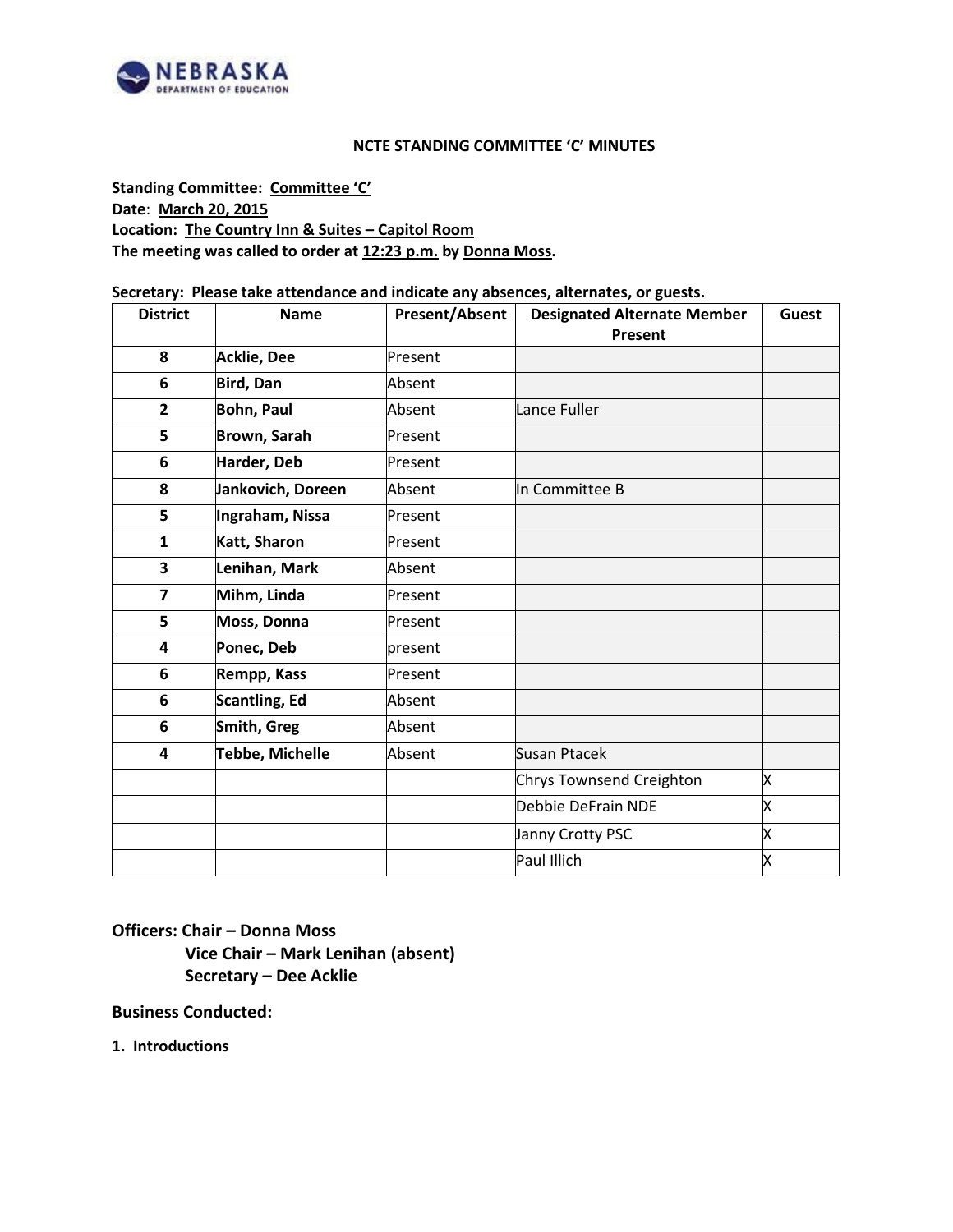**2. Approval of Standing Committee 'C' Minutes from October 3, 2014 meeting:** Motion for approval by Mihm, seconded by Brown. Minutes approved.

# **(Include summary of committee discussion for the various endorsements below)**

**3. Discussion regarding proposed Rule 24 endorsements:** 

**Art – field (proposal includes eliminating General Art endorsement:** OK with endorsement

# **Music – field**

Summary completed by Debbie DeFrain-NDE Fine Arts Curriculum Specialist.

Questions were asked about clarification of grade levels and PK course work, PK meaning age 3 to kindergarten. This course work will be left to the institution for delivery. Clarification on procedure for finalizing. Timeline into rule was discussed. If this endorsement is approved by October, 2015 it will be in the August 1, 2016 version of Rule 24.

Motion to move forward for final approval by Full Council by Ponec – second by Brown. Motion carried.

# **Vocal Music – subject (proposal includes eliminating Instrumental Music endorsement)**

Discussion at general session raised question of National Association of Schools of Music (NASM) approval criteria. Debbie DeFrain said these standards were informed by the National Association of Schools of Music (NASM) and viewed by committee members. Katt emphasized it is not the number of credit hours, but the knowledge, skills and dispositions. Questions were raised on Piano requirements in the applied music could be piano, voice etc. Applied means lessons in. Piano is specifically listed under Teacher Skills Standard 5.

Motion made to move forward for final approval by Katt; second by Brown. Motion carried.

# **Middle Level – field (new name: formerly called Middle Grades)**

Difficult for some higher education institutions to do because of 18/18 requirement. Is 18 hours enough--it is not enough for a full major in any area. College of Saint Mary currently requires 24/24 because content faculty felt 18 was not enough.

Concern raised on teaching other content areas outside of their area of expertise. Katt defined Middle Grades as Middle Grades. This is not a common practice but is an option according to Rule 10. Administrators look at areas of expertise of individuals before assigning for depth and breadth. Core academic areas are where greatest need is across the state.

Concern raised on defining what Middle Grades means. Is it grade levels 4-8, 5-9, or 6-8? Administrators from two middle schools, Harder and Fuller, discussed hiring practices in their district in Middle School.

Discussion about changing grade level at 5-9 to a 5-8; 18 hours of content does not seem sufficient for 9<sup>th</sup> grade course work. Age span questions looked at lower grade level of 5<sup>th</sup> grade are more like Elementary children developmentally than Middle grades.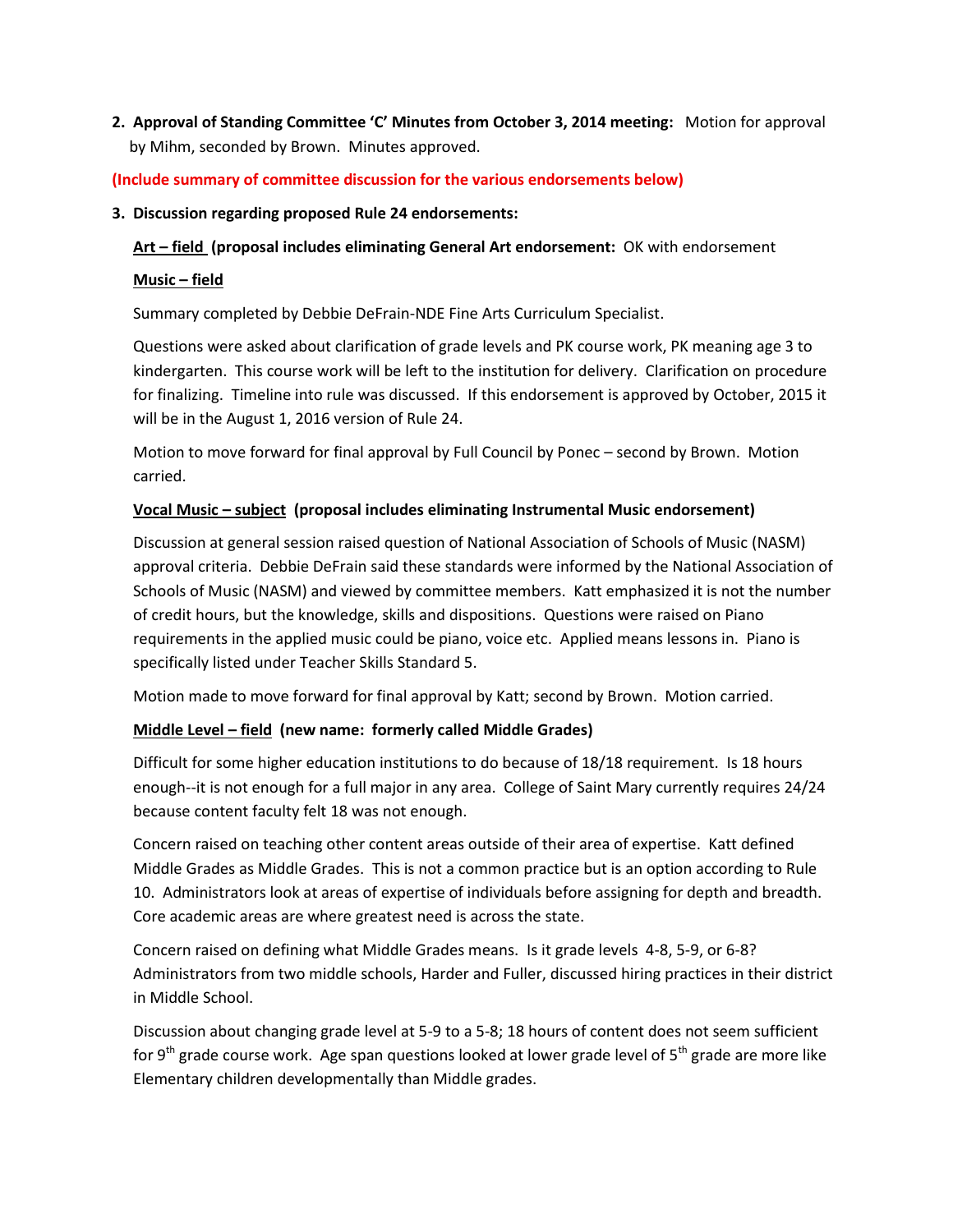

Need clarification of Special Education hours that it must be tied to the Special Education endorsement of K-6 or 7-12.

ESL endorsement is supplemental endorsement which is 15 hours. This seems confusing.

Discussion of Praxis II is current exam available. There are two options of a middle grades content test; both include the four core academic areas. A Praxis II content test would be required for this endorsement.

## **Middle Level – supplemental (proposed new endorsement)**

Needs to clearly define the endorsements it can be attached to.

Similar questions and concerns as field endorsement include:

- \* adequacy of 18 hours as a specialization
- \* Clear language of Special Education
- \* Clarification on grade levels.

A content test for this endorsement would not be required at this time, but might be required in the future.

*ACTION ITEM:* Recommendation to full council to move Music and Vocal Music endorsements ahead.

# **(Please include summary of committee discussions for numbers 4 - 8 below in the space provided—written notes on these topics are needed from each committee answering each of the questions.)**

#### **4. The Buffett Early Childhood Institute proposal:**

#### **a. What is the consensus of the committee (approve or disapprove) and why?**

Discussion on current practice PK-3; feel it is appropriate. Birth to age 3 current ECE Inclusive endorsement may still need some work. Are we willing to go that an Associate Degree in ECE get a permit for 3 years with an option of a conditional that will allow for 3 more years? Could leave 60 hours or more to get to a full credential. Colleges are looking at these AA degrees in ECE and it would take 3 years full time as a student to get their elementary as a base for the supplemental. Or full time 2 % years to gain an ECE Inclusive endorsement. Concerns with passing Praxis test. Differences in levels of expectations in reading, writing and math expectations were expressed.

What happens when we have content in other areas of need when there is a person with an AA degree who wants to be certified/permitted to teach that content area?

AA degree is designed to teach infants and toddlers. So what is the difference between this being the basis for a  $2 + 2$ ? Is there a difference between just the building as to why these are not addressed as a teacher? This is a Rule 11 issue.